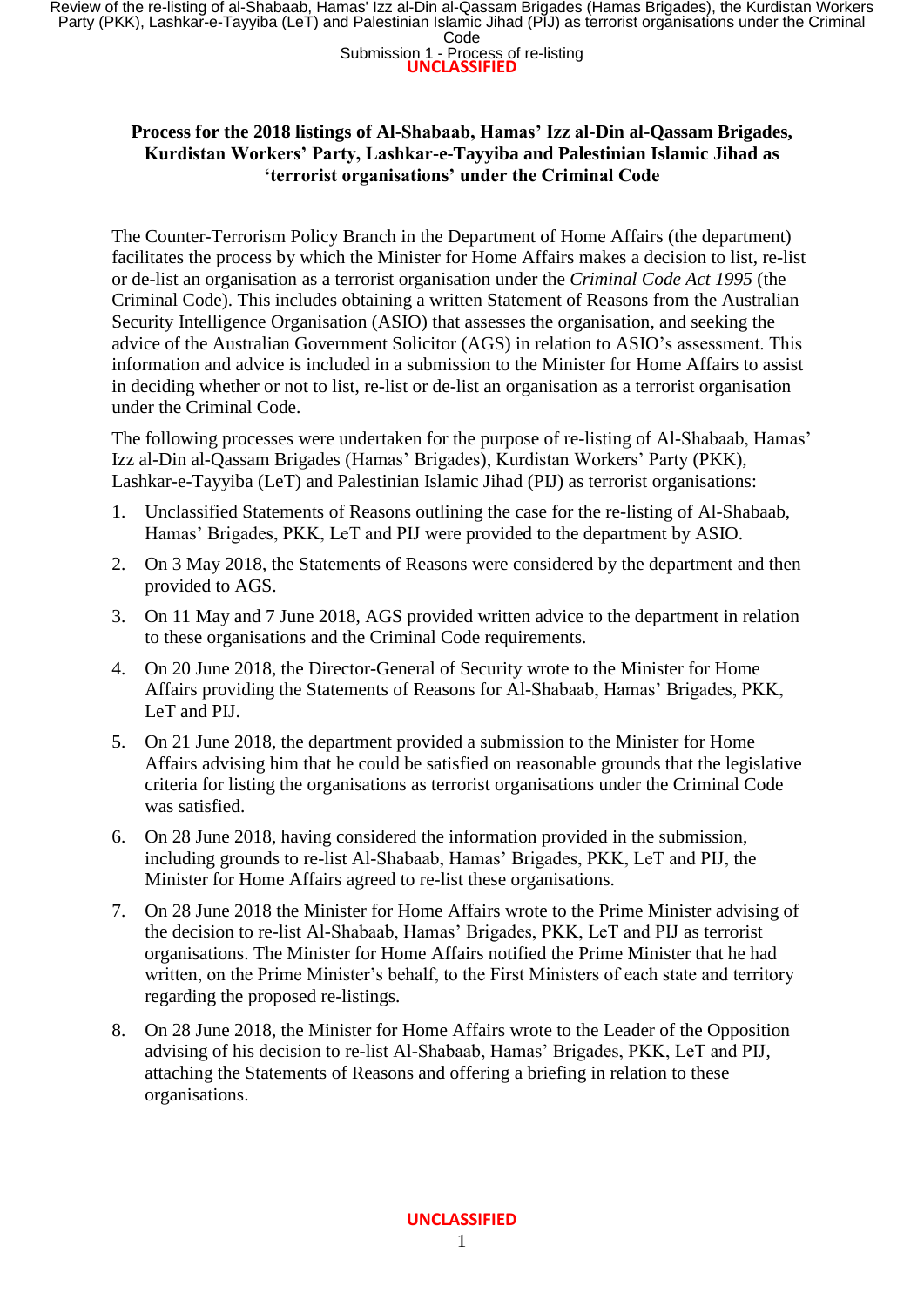Review of the re-listing of al-Shabaab, Hamas' Izz al-Din al-Qassam Brigades (Hamas Brigades), the Kurdistan Workers<br>Party (PKK), Lashkar-e-Tayyiba (LeT) and Palestinian Islamic Jihad (PIJ) as terrorist organisations under

**Submission 1 - Process of re-listing** 

- 9. On 28 June 2018, the Minister for Home Affairs wrote to First Ministers on behalf of the Prime Minister, advising of his decision to re-list Al-Shabaab, Hamas' Brigades, PKK, LeT and PIJ as terrorist organisations, and attached copies of the Statements of Reasons. The letters requested that a response be provided by 30 July 2018, advising whether the First Minister approved of, or objected to the re-listings.
- 10. On 2 July 2018, the department emailed State and Territory officials and members of the Australia-New Zealand Counter-Terrorism Committee (ANZCTC) advising them of the proposal to re-list Al-Shabaab, Hamas' Brigades, PKK, LeT and PIJ and provided copies of the Statements of Reasons.
- 11. The following responses to the Minister for Home Affairs' correspondence to First Ministers were received by the department:
	- Australian Capital Territory response received 16 July 2018
	- Tasmania response received 20 July 2018
	- Northern Territory response received 20 July 2018
	- Western Australia response received 25 July 2018
	- New South Wales response received 30 July 2018
	- Victoria response received 30 July 2018

No response was received from the South Australian and Queensland Premiers prior to the Federal Executive Council (ExCo) meeting held on 2 August 2018.

No objections were made to the re-listing of Al-Shabaab, Hamas' Brigades, PKK, LeT and PIJ.

- 12. On 13 July 2018, the department sought approval from the Minister for Home Affairs of the Regulations and associated ExCo documentation, including an ExCo Minute, and Explanatory Memorandum for consideration by the Governor-General at a meeting of ExCo.
- 13. On 31 July 2018, the Minister approved the Regulations and associated Federal Executive Council (ExCo) documentation.
- 14. On 2 August 2018, the Governor-General made the Regulations.
- 15. On 3 August 2018, the *Criminal Code (Terrorist Organisation—Al-Shabaab) Regulations 2018*, *Criminal Code (Terrorist Organisation—Hamas' Izz al-Din al-Qassam Brigades) Regulations 2018*, *Criminal Code (Terrorist Organisation— Kurdistan Workers' Party) Regulations 2018*, *Criminal Code (Terrorist Organisation— Lashkar-e-Tayyiba) Regulations 2018*, *Criminal Code (Terrorist Organisation— Palestinian Islamic Jihad) Regulations 2018* were registered on the Federal Register of Legislation (FRL) [references: F2018L01082, F2018L01084, F2018L01087, F2018L01085, F2018L01081]. The Regulations came into effect on 4 August 2018.
- 16. On 4 August 2018, the Australian Government's National Security website was updated to reflect the re-listing of Al-Shabaab, Hamas' Brigades, PKK, LeT and PIJ as terrorist organisations.
- 17. On 5 August 2018, the Minister for Home Affairs issued a media release on the re-listing of Al-Shabaab, Hamas' Brigades, PKK, LeT and PIJ under the Criminal Code.